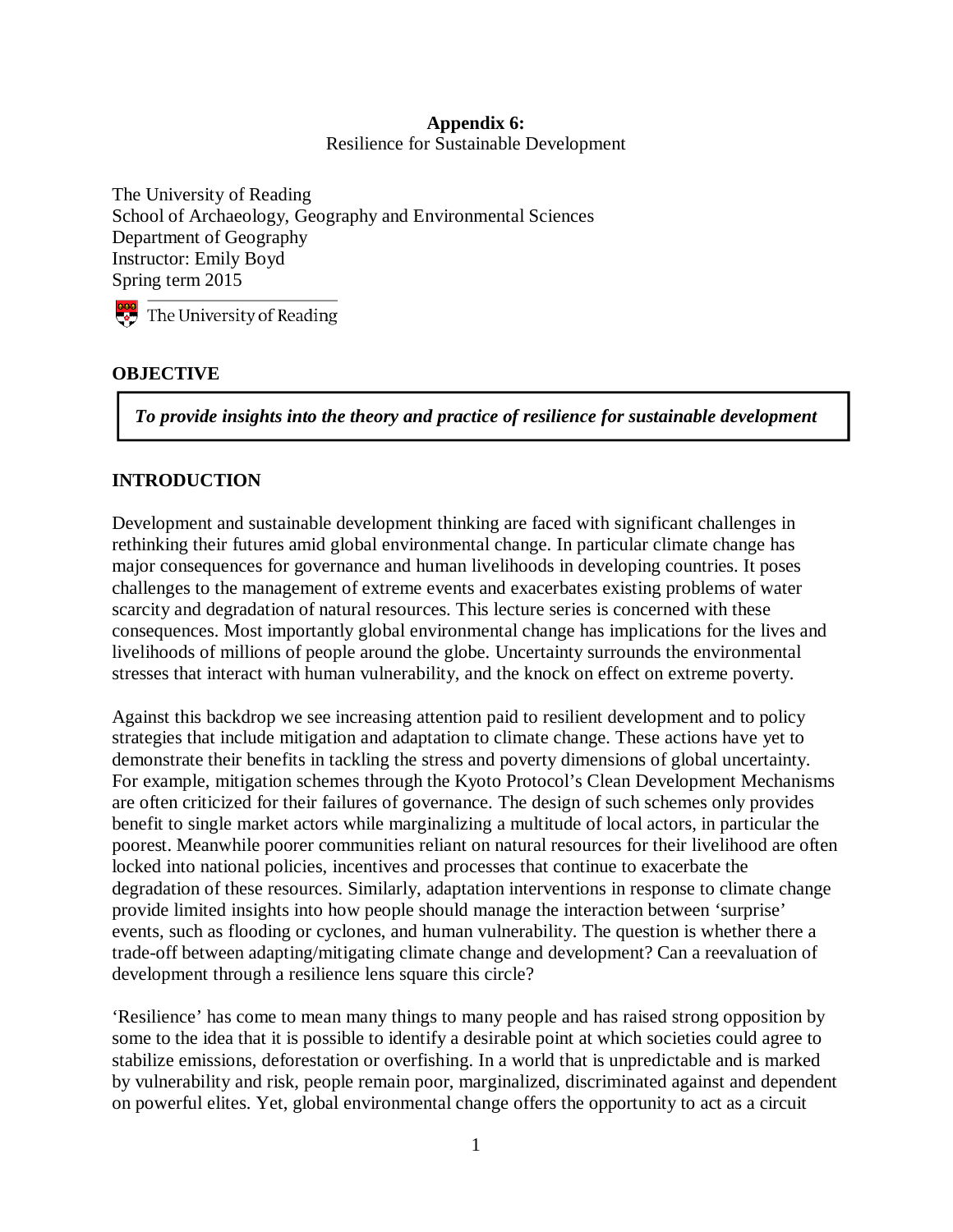breaker in other words to rethink the way societies manage and govern the natural environment. Perhaps resilience can help scholars and practitioners to understand better how societies can continue to develop under the stress posed by global environmental change? For example, what policy responses and institutional changes are in train in anticipation of the threats of global environmental change? Can resilience help us to reformulate our thinking about the status quo and trigger ideas for transformation to avoid tipping points?

## **Aims:**

The aim of this lecture series is to provide a unique and a systematic evaluation of resilience as both theoretical lens and operational concept, one through which to re-examine how varieties of development theory (e.g. modernism, neoliberalism) deals with global environmental change and uncertainty, with a particular focus on climate change and its consequences. Of particular importance is the effort to advance understanding of social change as part of the relationship between nature and society.

On completion of this module it is expected that students will be able to:

- Appreciate the range of interpretations given to the term resilience
- Understand how resilience is been approached, used and measured
- Critically examine the practical implications arising from a vision of sustainable development in both developed and less developed countries
- Synthesize both existing work and individual thought into a coherent, logically structured and well-written essay

## **TIMETABLE**

Teaching will be by 10 x Lecture and 10 x Seminars

## **LECTURE TOPICS**

| Week                                         | Date | Topic                                                      |
|----------------------------------------------|------|------------------------------------------------------------|
|                                              |      | Unit introduction                                          |
|                                              |      | REFLECTIONS ON SUSTAINABLE DEVELOPMENT AND GLOBAL          |
|                                              |      | ENVIRONMENTAL CHANGE IN THE 21ST CENTURY: CHALLENGES       |
| <b>THEORIES AND APPROACHES TO RESILIENCE</b> |      |                                                            |
|                                              |      | A RESILIENCE APPROACH TO SUSTAINABLE DEVELOPMENT: CONCEPTS |
|                                              |      | AND COMMON FRAMEWORKS                                      |
|                                              |      | RELEVANCE OF RESILIENCE FOR DEVELOPMENT THINKING           |
|                                              |      | UNDERSTANDING CRISES AND UNCERTAINTY ON A GLOBAL SCALE     |
| <b>RESILIENCE IN PRACTICE</b>                |      |                                                            |
|                                              |      | DEVELOPING NETWORKS & KNOWLEDGE                            |
|                                              |      | <b>BUILDING INSTITUTIONS</b>                               |
|                                              |      | <b>MAKING PARTNERSHIPS</b>                                 |
|                                              |      |                                                            |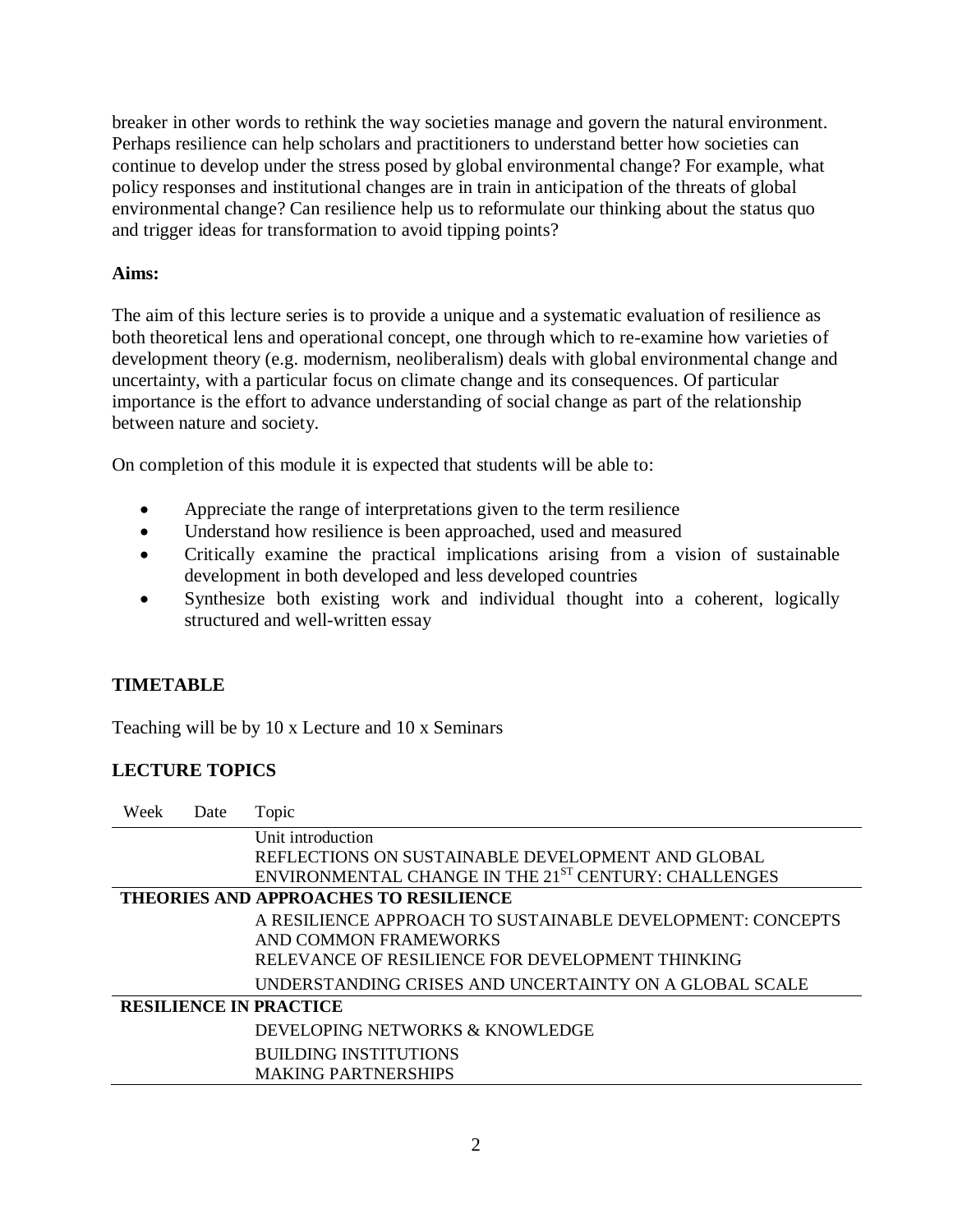### **NEW AVENUES, LIMITS AND DEVELOPMENT RECONFIGURATIONS**

ADAPTIVE GOVERNANCE, SOCIAL LEARNING AND TRANSFORMATIONS BARRIERS AND LIMITS TO RESILIENCE FOR SUSTAINABLE DEVELOPMENT RETHINKING DEVELOPMENT FINAL GROUP PRESENTATIONS

Lecture slides will be made available on Blackboard along with a list of further reading

#### **ASSESSMENT**

Assessment is a combination of coursework (50%) and examination (50%).

The exam will last 2 hours, and you will be required to answer 2 questions from a choice of 5.

# **Please note that any of the topics covered in the unit lectures can potentially be included in the exam.**

The coursework will consist of an essay – **maximum 2,000 words and a group case study.** Please note that although this is an essay, you are encouraged to make good use of tables, graphs, diagrams etc.

You're free to choose one of the following 4 essay questions:

- 1. What is the definition of resilience and where does it originate?
- 2. How do the key concepts vulnerability and adaptation relate to resilience?
- 3. What role do networks play in building resilience? Refer to a case study from the literature.
- 4. How useful is resilience theory for the practice of environmental management? Use examples from the literature.

#### **Group work case study**

The group work assignment should be presented as poster and should examine a case study to understand 'what works' and what is resilient about a given example. The case should focus on a successful initiative or co-management either in rural or urban context. Can you find an example of a network where the institutions have been particularly successful at creating new opportunities or outcomes that are both 'green' and 'development' focused? Can you find a case of how information and knowledge is channelled to different actors through leaders or networks in ways that makes a difference to the practical outcomes of managing the environment for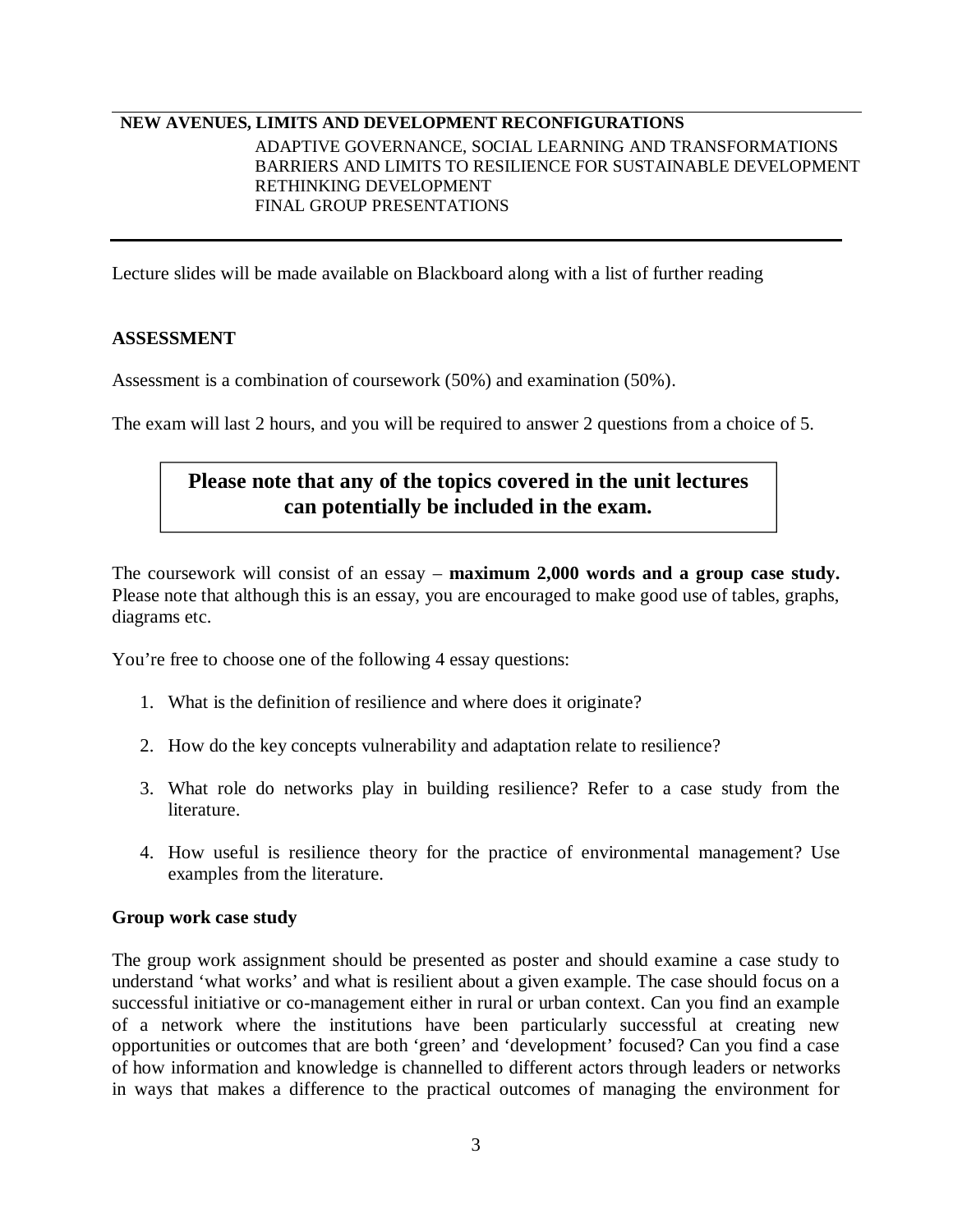people? Examples could include the co-management of a nature reserve, the management of the green spaces campus at the University of Reading, or it could focus on a network process where municipality and scientists are interlinked in important ways to prepare for early warning. Can you find ways that people are measuring resilience? You will work in groups of 3-5 people. The poster should try to examine one key aspect of the system and should introduce the concept, present the key method of assessment, the findings, analysis (strengths and weaknesses) and conclusions, and illustrate with photographs and images.

## **Deadline for all coursework submission**

**13.00 on 27 March, 2015**

**All work must be handed in to the Geography and Environmental Science Department with a front sheet confirming that it is the work of the student.** 

**The front sheet is stamped with the date/time of submission.**

### **INTODUCTORY TEXTS**

As you will soon be aware there is a huge literature on resilience for sustainable development, and in a series of lectures such as this it is really only possible to scratch the surface. This is good news and shows the urgency and vitality of the topic, but can be problematic as important publications are likely to emerge during the teaching of the unit. The following is but a small selection of key introductory texts:

### **Introductory texts**

Adger, W.N., 2006, Vulnerability, *Global Environmental Change*, 16, 268-281

Berkes, F &Folke, C (Eds.), 1998, Linking social and ecological systems: management practices and social mechanisms for building resilience, Cambridge, Cambridge University Press

Boyd, E. and C. Folke (eds), 2012: Adapting Institutions: Governance, Complexity and Social Ecological Resilience. Cambridge: Cambridge University Press.

Folke, C. Resilience. *Global Environmental Change*, 16.

Folke, C, Carpenter, S, Elmqvist, T, Gunderson, L, Holling C.S. & Walker, B, 2002, Resilience and Sustainable Development: Building Adaptive Capacity in a World of Transforamtions, *AMBIO: A Journal of the Human Environment*, 31:5, 437-440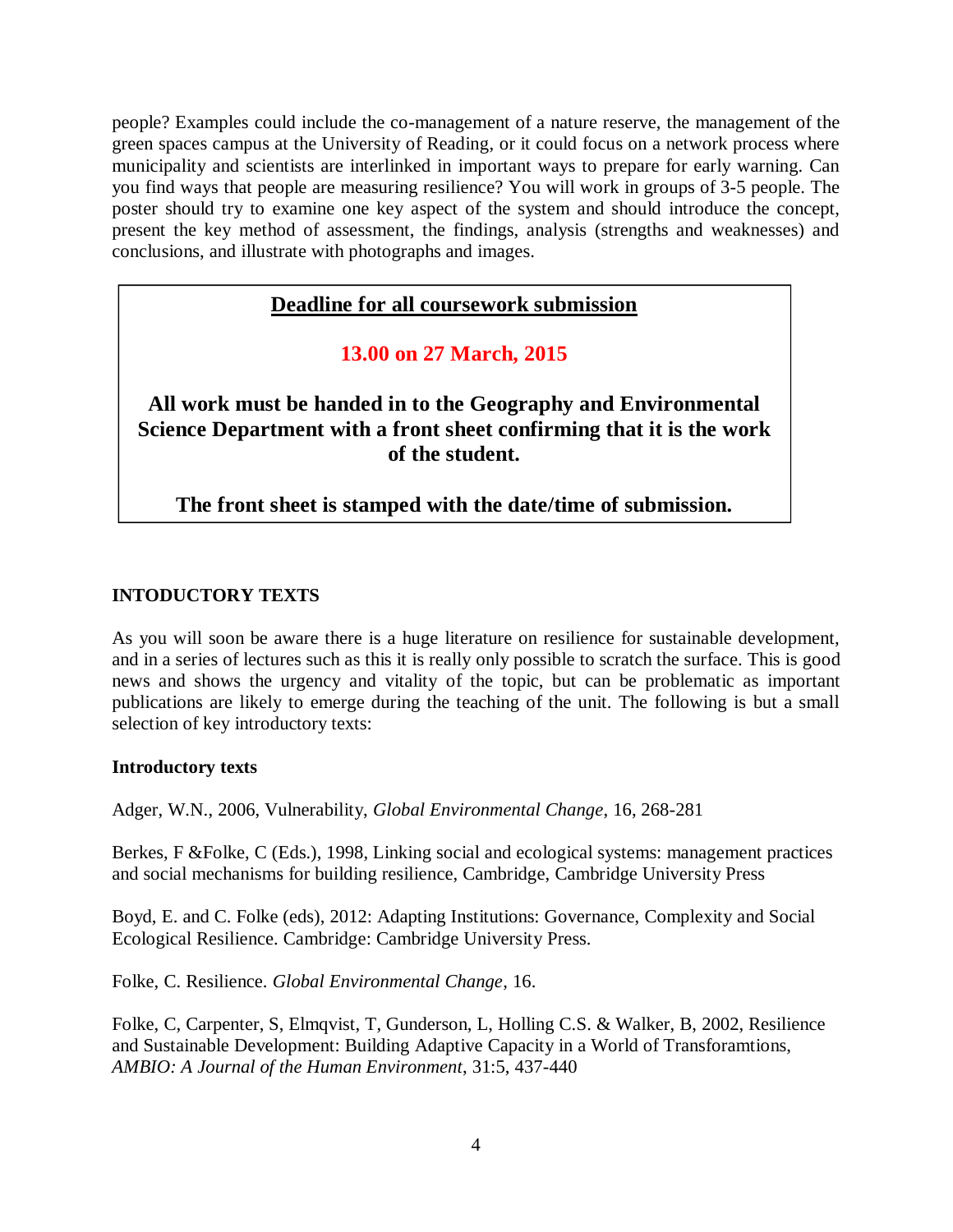Handmer, J.W. & Dovers, S.R., 1996, A Typology of Resilience: Rethinking Institutions for Sustainable Development, *Organisation Environment*, 9, 482-511

Maler, K, 2008, Sustainable Development and Resilience in Ecosystems, *Environmental Resource Economics,* 39, 17-24

Perrings, C, 2006, Resilience and Sustainable Development, *Environment and Development Economics*, 11, 417-427

Walker, B.H. & Salt, D, 2006, Resilience thinking: sustainable ecosystems and people in a changing world, Washington DC, Island Press

Walker, B, Holling, C.S., Carpenter, S.R. & Kinzig, A, 2004, Resilience, Adaptability and Transformability in Social-ecological Systems, *Ecology and Society*, 9:2, 5

### **Online resources**

The Resilience Alliance - http://www.resalliance.org/ This website has explanations of basic concepts such as resilience, adaptive capacity and panarchy. Also has a range of case studies in urban and marine environments.

Stockholm Resilience Centre - http://www.stockholmresilience.org/ This website focuses on research into the governance of social-ecological systems and has a wide range of publications to read on resilience and other climate change related topics.

Eldis - http://www.eldis.org/go/topics/resource-guides/climate-change/key-issues This website is part of a family of knowledge services provided by the Institute of Development studies in Sussex. It has information and resources on a wide range of climate change related topics including resilience, adaptive social protection, and community involvement in climate change strategies.

Climate Centre: Partners for Resilience - http://www.climatecentre.org/site/partners-forresilience

This website is based on collaboration between five organisations (The Dutch Red Cross, the Red Cross Climate Centre, CARE Netherlands, Cordaid, and Wetlands International in order to help improve the resilience of vulnerable communities

Gaia Foundation - http://www.gaiafoundation.org/climate-change-resilience This organisation argues for a holistic approach to climate resilience through the integration of communities and ecosystems.

UNISDR (International Strategy for Disaster Reduction) – Making Cities Resilient http://www.unisdr.org/campaign/resilientcities/

A UN campaign aimed at educating people about urban resilience and encouraging individuals to take action wherever they can.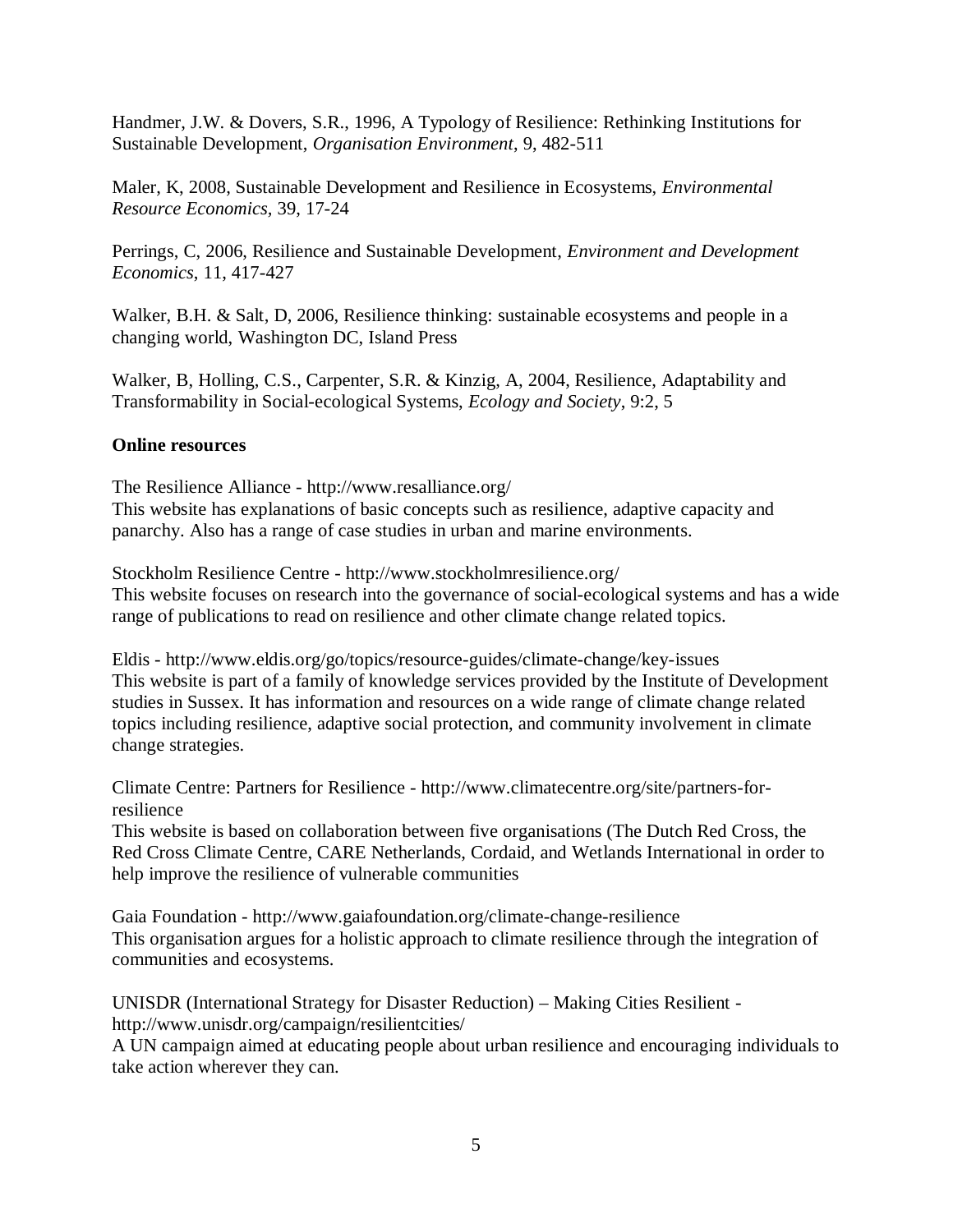IUCN (International Union for the Conservation of Nature) http://www.iucn.org/cccr/resilience\_to\_climate\_change/ This website places particular focuses on improving the resilience of coral reef ecosystems.

LifeMosaic - http://www.lifemosaic.net/en/home.php

LifeMosaic is an organisation determined to help indigenous communities become more knowledgeable and thus resilient to the possible impacts of climate change.

Living with Environmental Change – Adaptation and Resilience to Climate Change http://www.lwec.org.uk/activities/arcc

Living with environmental change is an organisation trying to address a series of environmental challenges, including that of climate change. One of its key activities is the Adaptation and Resilience to Climate Change programme.

Adaptation and Resilience in a Changing Climate – Co-ordinating Network - http://www.arcccn.org.uk/

The Adaptation and Resilience in a Changing Climate Co-ordinating Network brings together a wide range of stakeholders to work on multiple resilience projects, for example with regards to water resource sustainability, urban climates, and resilient transport networks for the future.

Natural England -

http://www.naturalengland.org.uk/ourwork/climateandenergy/climatechange/default.aspx Natural England works with the research community to develop and implement mitigation, vulnerability, adaptation, and drought based projects.

## **National UK Government Sites**

UK Climate Projections (DEFRA) - http://ukclimateprojections.defra.gov.uk/

Wales 'Building resilience to climate change' http://wales.gov.uk/consultations/environmentandcountryside/climatechangeresilience/?lang=en

Foreign & Commonwealth Office article on building global resilience to climate change http://www.fco.gov.uk/en/news/latest-news/?view=Speech&id=657334482 The Joint Nature Conservation Committee are key advisors to the government http://jncc.defra.gov.uk/page-3910

Scottish biodiversity and ecosystem resilience http://www.scotland.gov.uk/Publications/2009/12/08130729/1

## **UK Local Government**

London mayoral climate change adaptation strategy - http://www.london.gov.uk/who-runslondon/mayor/publications/environment/london-climate-change-adaptation-strategy

Local governments and climate change - http://www.local.gov.uk/climate-change